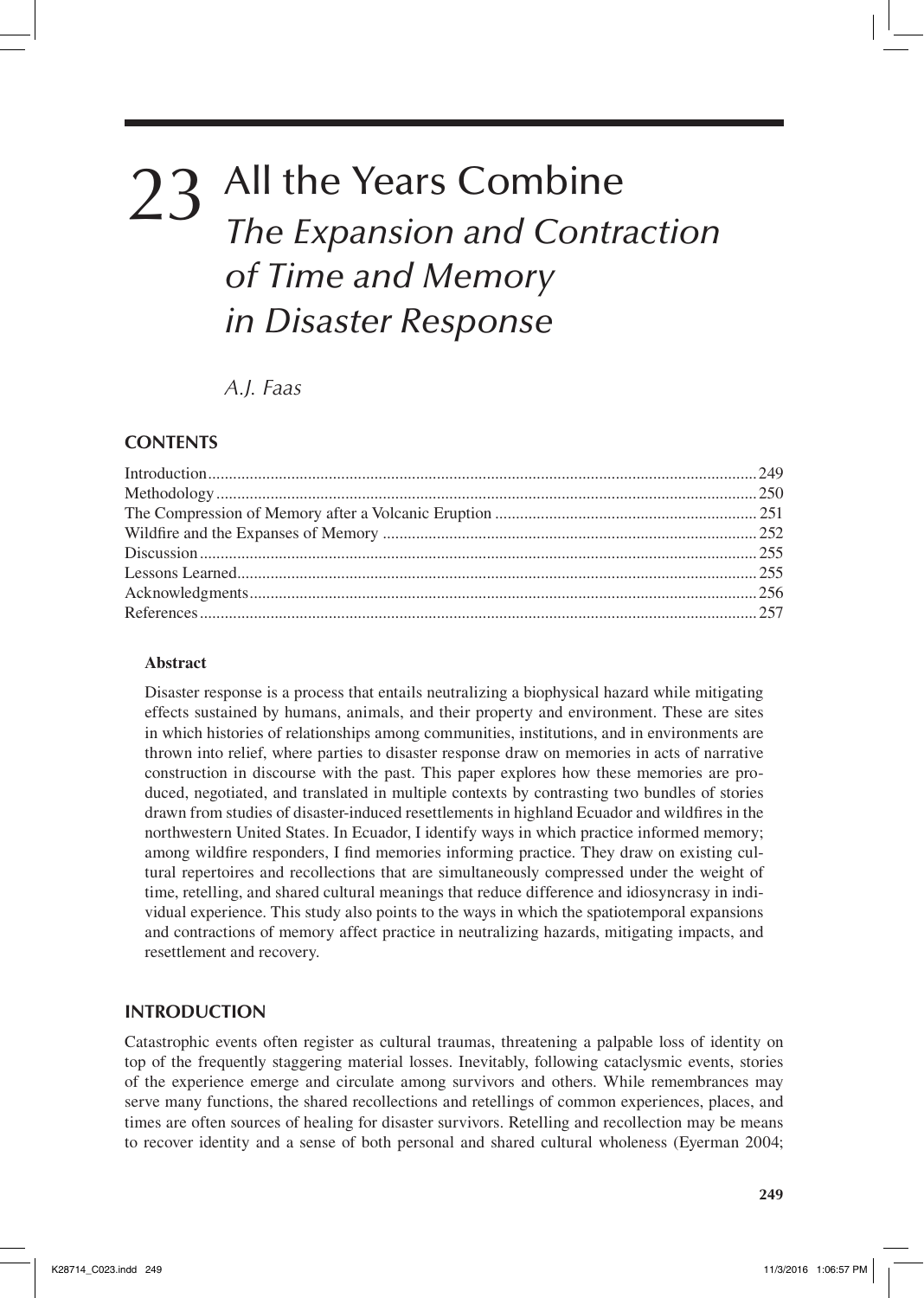Hawdon and Ryan 2008; Komac 2009). Memories are also social reconstructions wrought by present concerns (Halbwachs 1992; Trouillot 1995), reaffirming, as Ricoeur (2004) says, that the recursive process of memory (re)construction makes the distinction between recall and imagination an often elusive pursuit.

I have found that invocations of memory are common among the people I have studied in postdisaster resettlement in the Andean highlands of Ecuador and in wildfire response in the American northwest. In this paper, I consider their significance for the interpretation of human behavior in disaster response and recovery. I have been concerned primarily with investigating the ways in which memories inform practice and, perhaps, the ways in which practice informs memory. Here, I contrast two stories to point to the ways in which the parties to disaster response engage in what Ogden (2011, p. 25) calls "remembering as critical practice."

In my analysis, remembering, as critical practice, takes shape in several ways. First, as Ogden (2011, p. 26) points out, these rememberings are not deconstructing critiques. Rather, they are acts of construction of narratives in discourse with both the past and the present. Second, memories of disaster frequently undergo a sort of compression or noise reduction, largely brought on through social retelling and forgetting over time, such that nuance and variation in individual experience are often blended into collective versions. In this way, tragedies can be sources of cohesion and solidarity for a community and a means of recovery from cultural trauma (Hawdon and Ryan 2008; Moulton 2015). Third, in the moments in which a disaster is unfolding, people scan their mental catalogues and cultural repertoires for cues to inform action.

# **METHODOLOGY**

This chapter is based on data collected as part of two separate studies of networks of social relationships in disaster contexts. Data for the Ecuadorian case were collected as part of an ethnographic study of two disaster-induced resettlements and multiple displaced communities around Mt. Tungurahua in the central Andean cordillera. Data for this chapter come from focus groups I conducted in 2009, although the ethnographic context is based upon 10 months of fieldwork in 2009 and another 6 months of fieldwork in 2011. During this time, I conducted dozens of ethnographic interviews and administered approximately 230 semistructured interviews, which contribute to my contextualization of the focus group case.

Data from the American Pacific Northwest are drawn from my participation in the Fire Chasers' Improving Community Response to Wildfire project, a larger study of wildfire response network in Idaho, Montana, Oregon, and Washington. Data for this chapter are drawn from 25 key informant interviews with experienced wildfire responders in the study region. These interviews were conducted by myself and two colleagues (Branda Nowell and Toddi Steelman), with members of federal and state Incident Management Teams (IMTs),\* US Department of Agriculture Forest Service fire staff, county fire chiefs, county sheriffs, and county government from September 2012 through March 2013.

Analysis of both bodies of data followed the same procedure. I collected passages of interviews and observations where people spoke of the memories and past experience and examined them for themes. I inductively coded passages of text according to salient themes and recursively revisited passages to correct and confirm my coding as new themes emerged (Krippendorf 2012). I revised my coding continuously until no new themes were detectable.

<sup>\*</sup> IMTs provide a paramilitary management infrastructure for the logistical coordination of state, local, and federal emergency responders and government and nongovernmental agencies. IMTs are primarily for wildfire response but may be deployed in response to other hazards. Type I and Type II wildfire incidents are of the largest and most complex, requiring national resources in response. Type I IMTs are state or federally certified and have the highest levels of training and experience. Type II teams are also state or federally certified and their training and experience are second only to Type I teams.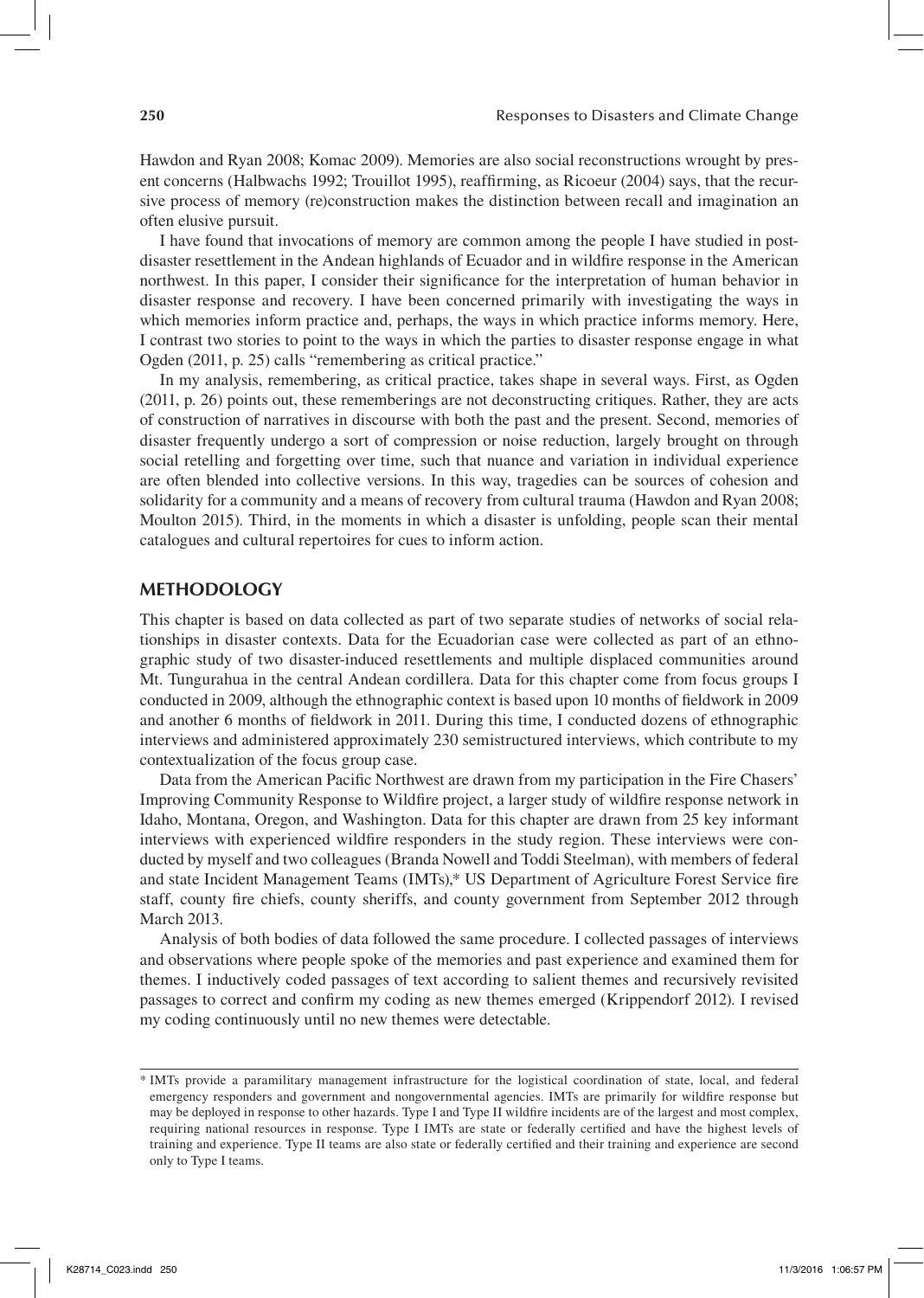# **THE COMPRESSION OF MEMORY AFTER A VOLCANIC ERUPTION**

In March 2009, my colleagues and I hosted a series of focus groups in the Penipe Nuevo resettlement in the Andean highlands of Ecuador. Roughly six months prior, the 287 houses in this small, periurban township had been granted to 1500 agro-pastoralists displaced from their villages by the eruptions of Mt. Tungurahua in 1999 and 2006. This tripled the predisaster size of the town (Faas 2015). The first focus group discussed several important events and processes that had occurred since the catastrophe. Families had been separated during evacuations, and separations often lasted months or years. Most resettlers now lacked access to land, productive resources, or employment. The group noted that a host of other all-too-common postdisaster and resettlement hardships had also taken place.

In the second group, an unexpected quarrel broke out after our first several questions. In response to the query, "How did you first become aware that the volcano was erupting?" Rafael Ocaña,\* a soft-spoken, portly farmer who was pushing 70, began to tell the story of hearing sirens as soon as he felt tremors from the eruptions. He indicated that the time was roughly 9 am on October 15, 1999. He had barely uttered these words when eight men from the other side of the room protested, rudely shouting that the tremors were felt first several minutes prior to 9 am, and the sirens did not wail for another 20 minutes. Sr. Ocaña politely reiterated that these were the facts as he recalled them, that he and his family had spent no small amount of time recalling them, and that the local bus service arrived near his home within 20 minutes of hearing the alarms. Again, the chorus of angry voices rose from the other end of the room, yelling that Ocaña was in gross error and that the buses did not arrive for more than an hour.

As my study progressed, I came to see the dynamics of the focus group quarrel as pertaining to local processes through which practice informed memory. While Sr. Ocaña was from the village of Pungal de Puela, on the southern flank of the volcano and nearer the parish's main road, the other men in the room were from Manzano, a smaller village on the southwest flank of the volcano, on an auxiliary extension of the main road. What later became clear was that memories of these experiences were central to ongoing political conflict and competition between villages, and most especially in the resettlements, for access to state, nongovernmental, and private resources since the disasters. Neighboring villages had long competed for access these scarce resources as part of the clientalist political system that characterizes Ecuador's rural periphery (Faas 2017), but competition was more heated and frequent in the wake of the eruptions and displacement.

In 2008 and 2009, a few years after the last great eruptions, displaced villagers often engaged in a "politics of deservingness," contesting distinctions between those deemed deserving and undeserving of aid in the form of housing, relief goods, and program inclusion by contrasting their suffering with that of others. Having just started fieldwork with the focus groups, I did not anticipate the relative importance of the times and spaces of the initial disaster events and evacuation processes in marking these domains of suffering and, hence, deservingness. When households from one village displaced by the eruptions were perceived to be deprived of a form of aid, a typical rejoinder was "everyone from [some other village] receives houses and aid and they never suffered the way we did!"

It is not uncommon for memories to undergo a smoothing process, minimizing variation and indeterminacy to provide a sort of stabilization that may aid in healing processes (Moulton 2015). Things imagined, remembered, and experienced can become "time stories" that form schematics for organizing thoughts and practice (Fincher, Barnett, Graham, and Hurlimann 2014, p. 203). Disaster memories in Penipe solidified around definite times, spaces, and events among, and sometimes in contrast to, certain groups.

To a limited extent, the different locations of villages along the flanks of Mt. Tungurahua can explain some degree of variation in what Komac (2009) called "geographical memory" or memories

<sup>\*</sup> All names of individuals and wildfire incidents are pseudonyms.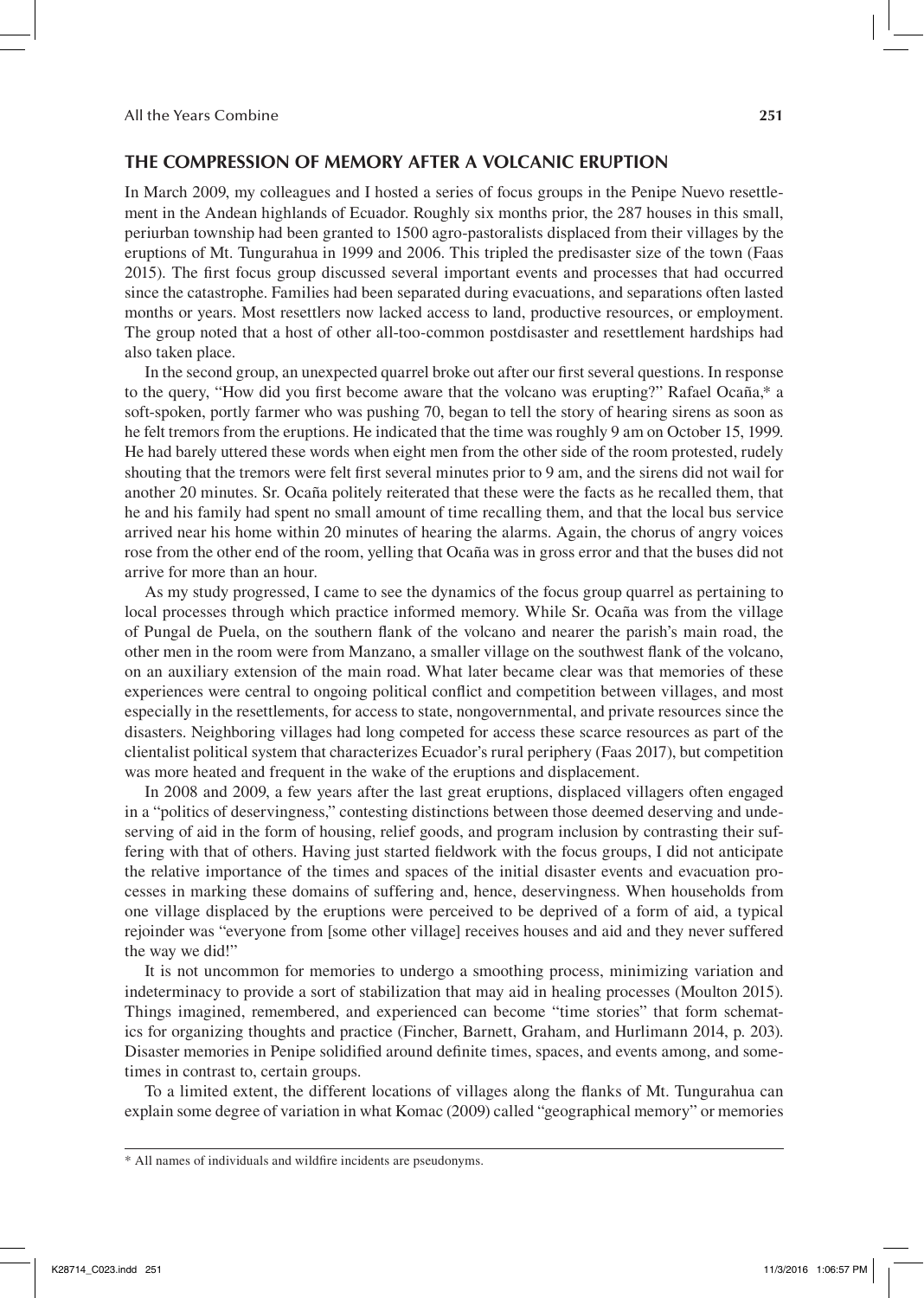whose vantage points are affected by spatial relationships with a given phenomenon. However, I know from numerous ethnographic interviews with members of each village that most were not at their homes or village centers when the eruptions occurred. Many were scattered in their fields or among their animals in the hills around the volcano. Others were in neighboring villages. Yet, within each village, strikingly consistent renditions of the time stories of the events, alarms, and the arrival of evacuation assistance emerged.

The spatiotemporal details of memory in these villages compressed under the weight of perpetual retelling. They became political instruments frequently deployed in the competition between villagers from different villages for scarce resources in resettlement and recovery. Disaster memories were invoked in contexts of competition over the flows of outside aid as well as local resources. For example, in a parish council meeting in August 2011, nearly three years after resettlement, a local delegate stood up to accuse members of the council from neighboring villages of corruption, claiming that people who did not truly suffer from the volcano received houses in the resettlement while other deserving families went without. Another woman later stood up at the same meeting, claiming that some villages get selected for aid projects because they appear more organized, not because they are particularly deserving as a result of their suffering.

In her ethnography of the impacts of the 2004 tsunami in Sri Lanka, Gamburd (2013) found that accusations of corruption were common where local leaders are active agents in the distribution of aid. Like those noted by Gamburd, the accusations I recorded were rarely, if ever, substantiated. However, they did have the impact of imposing a sort of moral economy over aid administration processes by forcing leaders to be exceedingly transparent in their dealings to avoid any accusation of impropriety.

Back in the Penipe Nuevo resettlement, two women from Manzano, emboldened by the politics of deservingness that is so animated in local affairs, gained notoriety for spying on other resettlers and reporting them to the corresponding agencies for failing to fulfill occupancy requirements. In truth, many residents, including the reconnoitering women themselves, frequently abandoned the resettlements for days on end to tend to their fields and animals on the slopes of the volcano. Yet, the passionately held view, bolstered by retelling of disaster suffering, was that these women and their neighbors were simply more deserving of these resources than the others. This resulted in several of those accused being threatened with eviction and heightened acrimony between neighbors from different villages in the resettlements.

# **WILDFIRE AND THE EXPANSES OF MEMORY**

While practice informs memory in postdisaster resettlements in Ecuador, I encountered the inverse when I began studying wildfire response in the American Northwest. I noted the ways in which memory informs practice for decision making and help seeking. When communities experience a wildfire and complex responder networks (local, state, federal) mobilize, both responders and those affected are focused on the present and emerging conditions, but thoughts also fan out into the past. People scan their memories for experiences that help make sense of what is currently happening. They recall past fires and interactions with various personnel and agencies involved in response. They remember how those interactions shaped and affected their livelihoods and culture. One IMT Incident Commander, with 30 years of fire management experience, notes,

Communities have amazing memories. I mean, oh my gosh, you come into some of these communities and there was a bad fire 20 years ago—for instance, if you go fight fire in Augusta, Montana, you will hear about the Canyon Creek fire in 1988. It is fresh in their memories and there's a lot of other places like that with a lot of other fires.

I joined the Fire Chasers Project at North Carolina State University in 2012. We launched a large-scale study of interorganizational networks in wildfire response. We began by conducting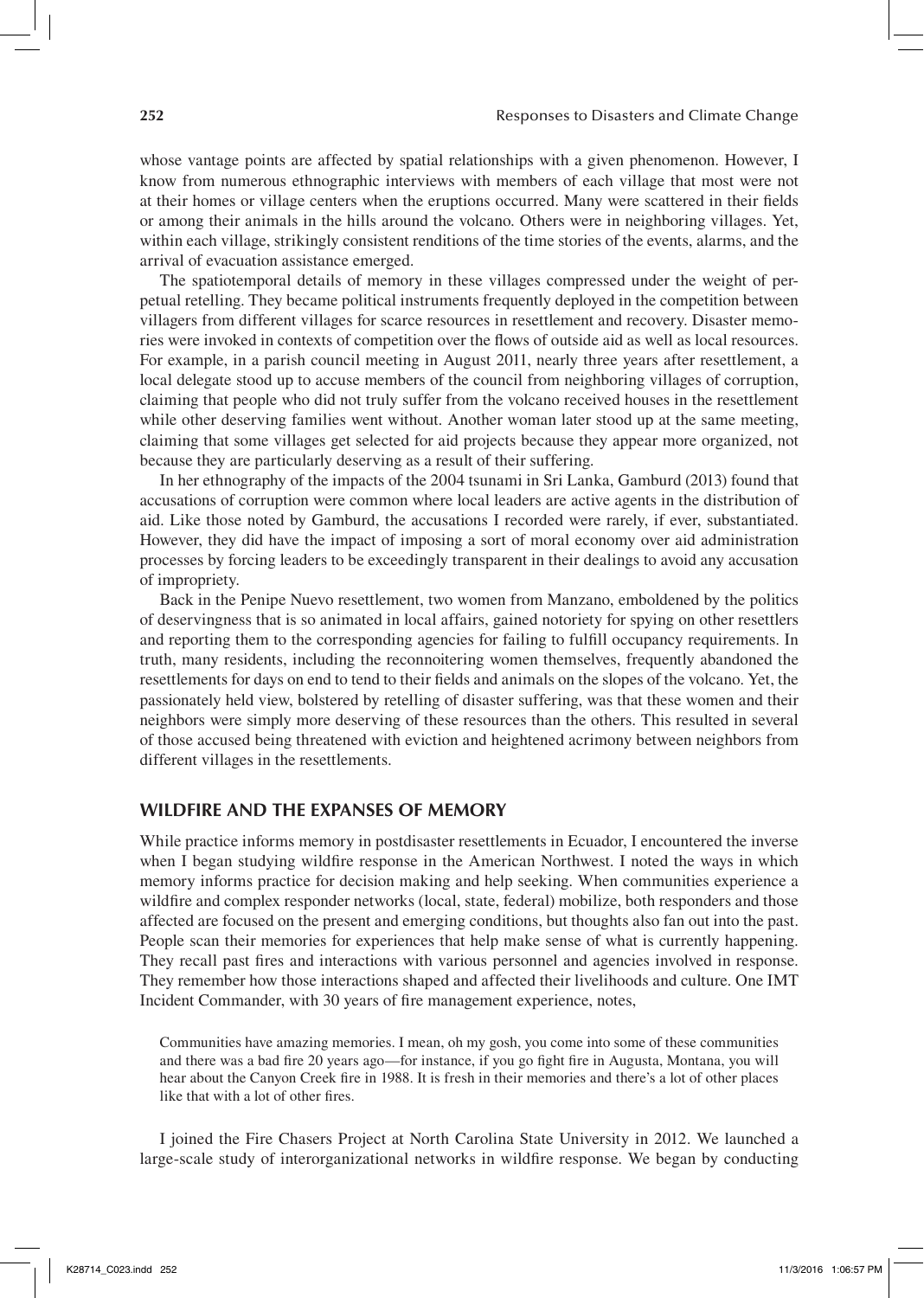### All the Years Combine **253**

dozens of interviews with national (Type I and Type II) IMT personnel and others in wildfire service. We wanted to map the contours of the ways in which wildfire team leaders identified, prioritized, and managed relational risks (the interpersonal, cultural, and political aspects of fire management) in the social life of wildfire incident response. One of the more salient issues that stood out during these interviews was that IMT and other wildfire personnel were often quite attuned to the ways in which memories shape perceptions, relations, and action for themselves and the individuals, groups, and organizations with whom they communicate and coordinate in an incident. In what follows, I identify some of the themes that emerged in their chronicles of wildfire response.

First, some IMT personnel speak of entering communities where bitter memories of past incidents and IMTs linger; they discuss how they have to actively work to build and repair relationships with local agencies and communities who felt they had been unfairly treated by outside agencies in the past (see also Carroll, Cohn, Seesholtz, and Higgins 2005; Carroll, Higgins, Cohn, and Burchfield 2006). One local fire chief, with experience working on IMTs for dozens of Type I fires, recalls a story:

We had a fire in..."07" I think it was—called the Pole Summit Fire in Montana, that burned over the continental divide and we ended up catching it on the Indian Reservation. They had had a fire there several years before called the Eagle Ridge fire, which ended up with…very poor relationships, not just between the [Native American Group] and the Forest Service, but even between different forests on the Forest Service….So going into the Pole Summit fire, that was…an absolute priority to not have a similar experience as had occurred on the Eagle Ridge fire.

The catalyst to bring them all together to communicate again was the Pole Summit Fire. So prior to that they struggled to even find common ground…to work to fix the communication and it ended up being the fire that became the catalyst. And it ended up very well, very positive in fact.

On the other hand, the absence of memory and a lack of wildfire culture can be a source of tension. Several IMT personnel told us that fear and uncertainty run deep and wide in communities without previous experience with wildfire. One Fire Management Officer, who also served as an Incident Commander for the past seven years, spoke of returning to Colorado for a fire three years after having been there for the Terrapin Fire. He noted that no one except for the sheriff remembered him or how they had worked effectively together in the past to avoid disaster.

So the first press conference I'm thinking these people are scared. I mean, they were fearful that the fire was coming right in to the edge of town. It was going to take out all the neighborhoods. So my first press conference, the first thing I said was my team's goal is to alleviate the effects on this community as quickly and as effectively as we can...We're not going away until it's taken care of. People said, "Okay. It was good. I'm glad you said that." And next thing, you've got to work to kind of build up some credibility that you understand their issues, that you understand their fears, all that stuff. And I think if you can figure out how to do that, you're going to get up to speed in terms of community support quicker.

In some places, memories extend to bygone times when livelihoods and culture were tied to local resources to which the US Forest Service now restricts access. Although changes in Asian export demands and the globalization of lumber markets in the late 1980s and 1990s contributed significantly to the decline in logging (Daniels 2005), many continue to point reductions in timber harvesting in Pacific Northwest forests as the result of the US Fish and Wildlife Service listing the northern spotted owl as "threatened" in 1990 under the 1973 Endangered Species Act. These reductions were enforced by the US Forest Service. Thus, when Forest Service personnel and IMTs, many of whom also work for the Forest Service in their day jobs, enter a community during a wildfire, memories of the roles their agencies have played in people's lives are still very central. One IMT Operations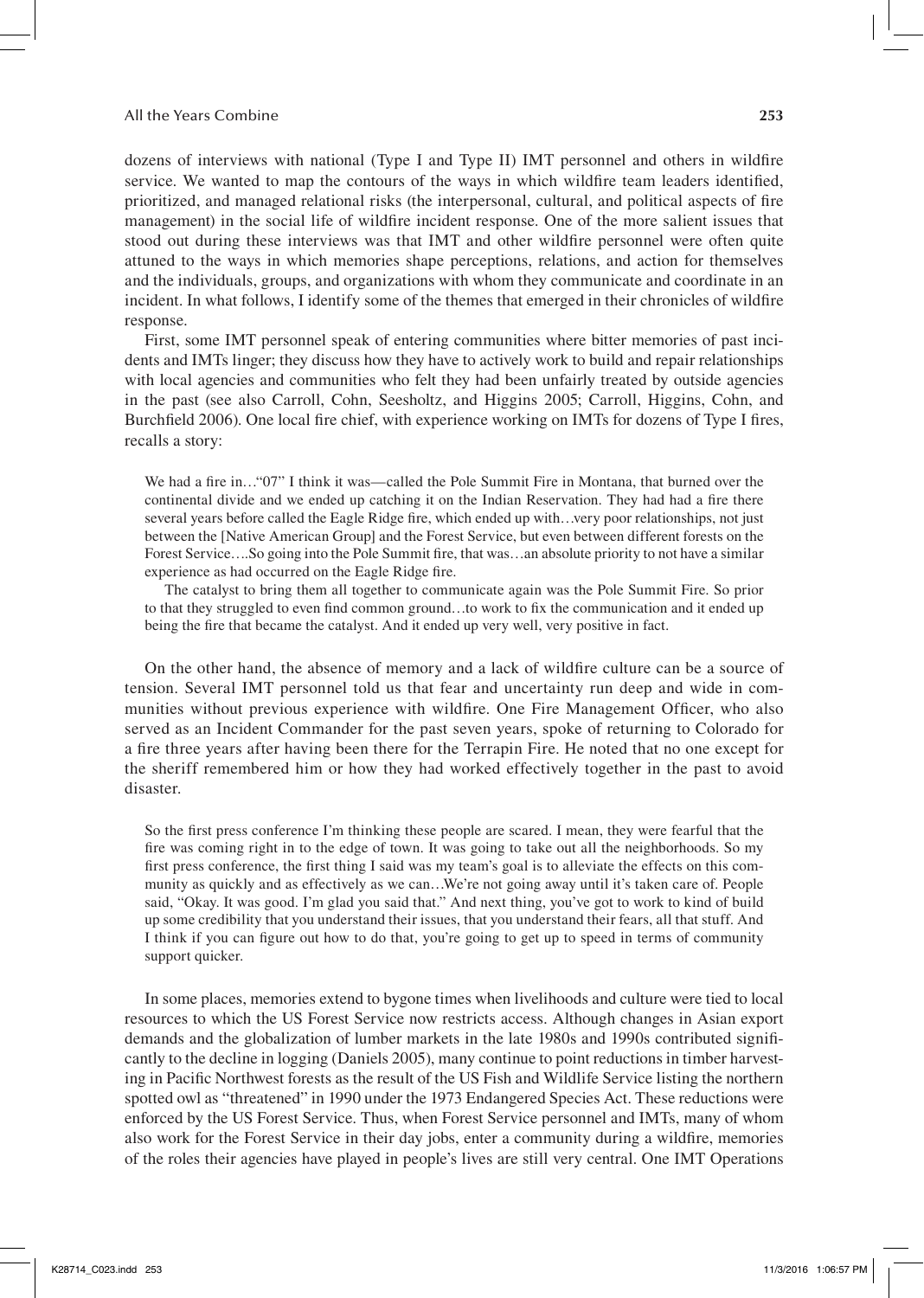Chief with 24 years of experience on the US Forest Service fire staff tells a story that reflects popular memory of the decline in logging and attendant animosity toward the agency.

As you well know, the Forest Service used to cut a lot of timber and was typically well inserted into small communities throughout the West as a result. Now, right, wrong, or indifferent, and because of the discovery of the Spotted Owl and the lack of numbers of Spotted Owl…and the requirement for us to protect the habitat for the Spotted Owl, obviously, we pretty much stopped cutting timber. And that goes everywhere from the corner of Oregon all the way down there to the southeast corner of New Mexico.

So, as a result, we had a lot of small communities whose livelihood depended on the logging industry. Their economies basically fell apart…So there was a lot of animosity against the Forest Service because all they knew is that the Forest Service stopped cutting timber…all they remember is that the Forest Service was responsible for their lack of the livelihood that they knew for generations. Because, in a lot of those small towns, it was the grandfathers, the fathers, and the sons—they were all loggers, and they were proud of what they did.

This rendition is an exaggeration of the historical influence of the role of the Forest Service in the decline of logging. However, it is illustrates the ways in which tensions over resource extraction and conservation stand out as salient features in land and wildfire management in the American West (Faas, Jones, Whiteford, Tobin, and Murphy 2014). These tensions occasionally flare up and make national news, as with the armed confrontation of Bureau of Land Management personnel on the Bundy Ranch in Nevada in 2014.

People's attachments to their past are often tied to senses of place that are intimately bound to the landscape (Frake 1996). Landscapes themselves often "reflect a buildup of memory, history, and experience that is as compositional to landscapes as are layers of rock" (Ogden 2011, p. 28). Sawmills, now abandoned and dilapidated, are key memorial fixtures in the landscape. In these places, the perception of the Forest Service and other outside federal agencies as responsible for loss of livelihood can loom large. One seasoned Operations Chief explained,

And so what I've seen…is that we go into some of these small communities that used to be timberbased—and you can still see the mills in the towns, so that the mills are closed and everything is falling apart. And because of that animosity against the Forest Service, there is not a good relationship between the private citizen and the Forest Service. And those are the communities where we have a really hard time.

Perceptions and practice in the social environment of incident response are borne of multiple jurisdictional, functional, cultural, and social differences in disaster response networks. Breakdowns in one part of response networks cascade into other areas, with potentially devastating effects (Nowell and Steelman 2015). When the fire is over, the flames vanish, and the smoke is cleared, the social life of the incident lingers in people's recollections. These memories endure and change through retelling and reconstruction and will become features of the social lives of future incidents. An Incident Commander with 23 years of experience in fire service notes,

Let me tell you something, it's very critical that I learned a long time ago. Wildfires have one thing in common, they are all going to go out, whether you put them out, whether the weather puts them out, and burns itself out…they are all going to go out. What an IMT gets remembered for is how we conduct to the business of the fire.

An IMT Public Information Officer with 28 years of experience in wildfire management in the northwest states,

The fire goes out and it's over and people don't you know they remember the smoke and flames especially if they lost their homes. But what they're gonna remember more is how did you deal with me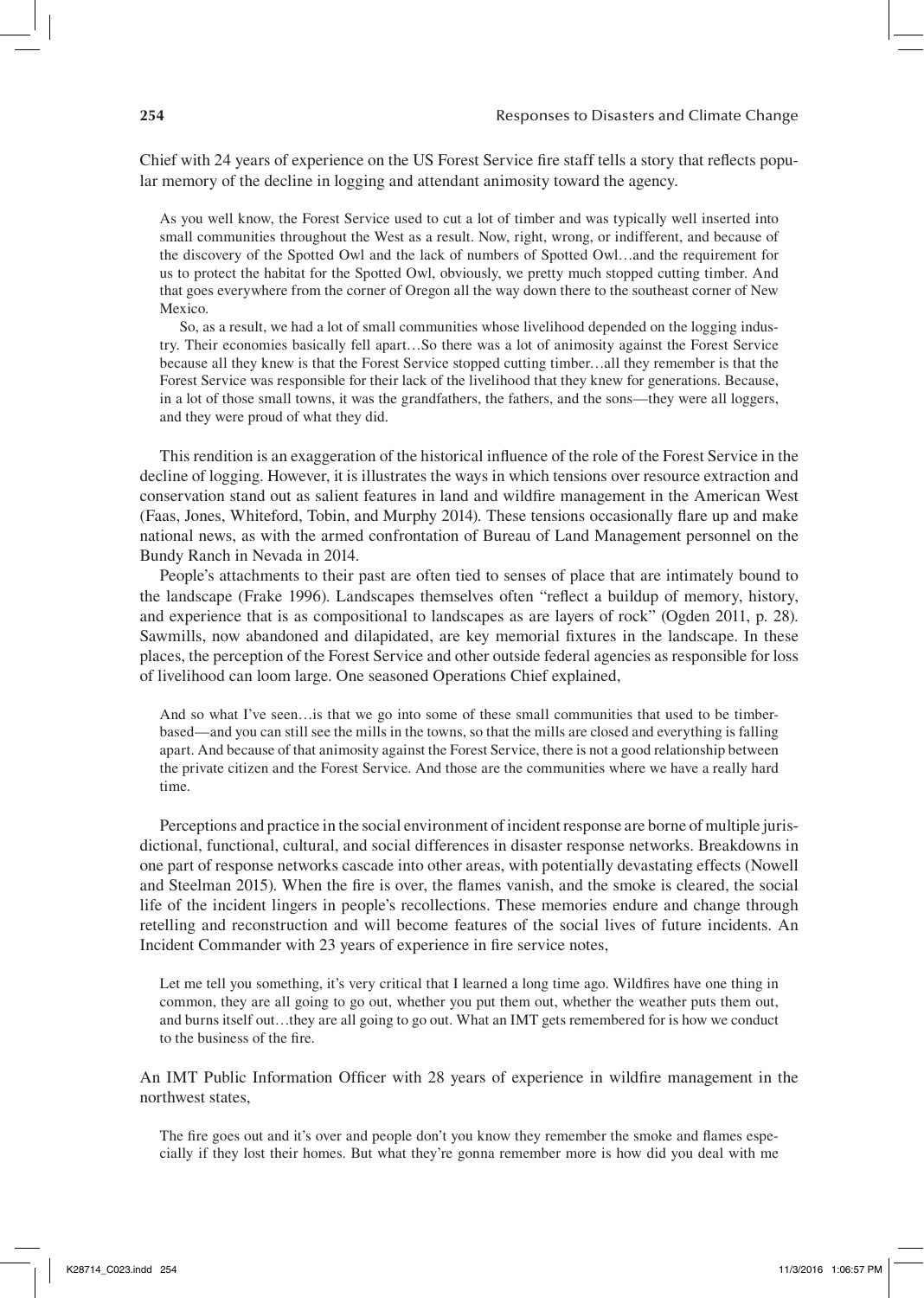### All the Years Combine **255**

when I lost my home. How quickly was I evacuated, how good was the information that you gave me, how much did I feel that you cared. All of those things are the feeling that are left a long time after… you to squirt water on the fire and put it out.

# **DISCUSSION**

Human relationships with the past may be no more definite and no less precarious than our relationships with the future. In Penipe, practice informed memory, whereas among disaster responders and IMTs, memories informed practice. While it would be unwise to generalize too broadly from these cases, it is important to note that these patterns should not be seen as mutually exclusive. Rather, I encountered moments of practice informing memory at a particular time in the Ecuadorian resettlements and recollections of memory informing practice in wildfire response in the American northwest. In both instances, people's thoughts radiate outward and expand the spatiotemporal scale of emerging response contexts. They draw on existing cultural repertoires and recollections that are simultaneously compressed under the weight of time, retelling, and shared cultural meanings that have reduced difference and idiosyncrasy.

The contraction of time and memory postdisaster can become political, as shared recollections can foster solidarity around who gets what, when, and how (after Lasswell 1936). Likewise, in an ongoing crisis, memories may be anchored to the politics of resource management, extraction, and conservation; they affect interaction, communication, and relationships rooted in human– environmental entanglements. These memories occupy the interstices between individual experience and the shared interpretive and behavioral repertoires we refer to as culture. One interesting dynamic can be found in the ways people anticipate working with other agencies in wildfire response networks (Faas, Velez, Nowell, and Steelman forthcoming). The interpretive frames constructed from shared experience and retellings have fostered preferences for working with local and familiar leaders and agencies during the response. This is often to the exclusion of federal and other external agencies. However, effective coordination requires working across jurisdictional and other insider/ outsider divisions. While there is some evidence that people are able to reframe these cognitive preferences in practice during actual wildfires and cooperate across preexisting divisions, there is a great deal of room for improvement in these relationships that could be better dealt with prior to emergency operations (see Lessons Learned below).

It is well established that processes of disaster planning, preparation, mitigation, response, and recovery are fundamentally relational processes. In many ways, actors in disaster response networks are engaging in relationships with relationships (after Dombrowski 2014). Community members, local responders, and IMTs are engaging not only in relational interactions with each other but also with relationships between publics and local, state, and federal agencies, past IMTs, people and resources, and, significantly, people and their memories. For IMTs and emergency managers, these memories become objects of study and intervention (Foucault 1990), part of cognitive and relational fields that inform action.

### **LESSONS LEARNED**

In studying wildfire response, my colleagues and I were constantly impressed with the degree of attention paid by members of outside IMTs to local cultures and locals' memories of and experiences with past wildfire incidents and the ways in which these phenomena affect disaster response practices. Local sensitivity emerged as a very salient issue in the majority of our conversations with IMT personnel. And yet, there is reason to point to relational risks that can persist in spite of, perhaps even because of, this awareness. One is the risk of committing the error I made in focus groups in the postdisaster resettlements in Ecuador—a failure to appreciate the alternatively subtle and stark differences in the perceptions, memories, and practices of key stakeholders. All too often, scholars, policy makers, and practitioners imagine local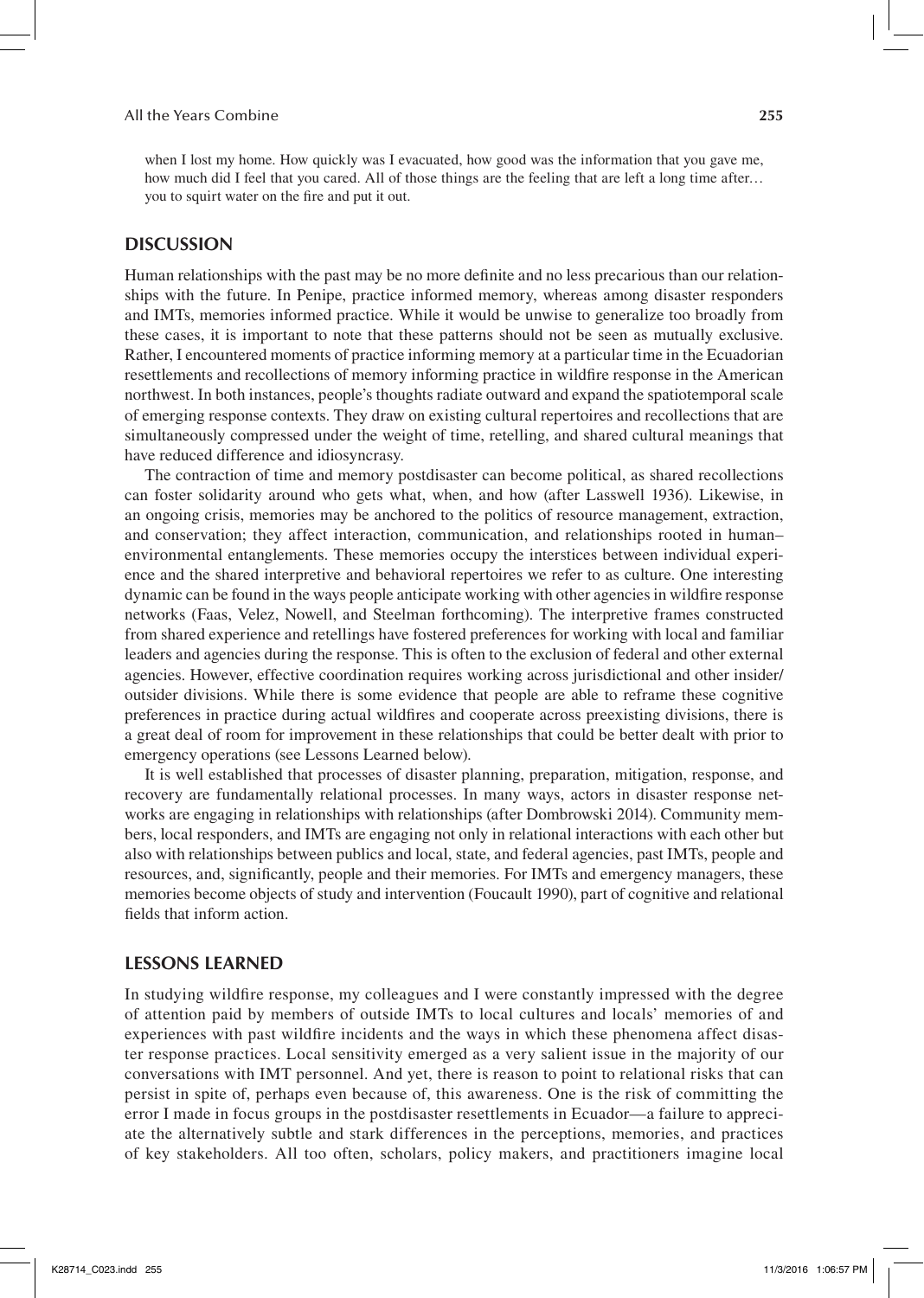culture as static, unchanging, or holistic, which blinds us to the variegated, shifting, and contingent compositions of culture(s) in a given locale (Faas and Barrios 2015; Hoffman 2014). A priori characterizations of local cultures limit our ability to get to know and build relationships with real people and increase the likelihood of problems in communication and coordination. Operational priorities (i.e., neutralizing hazards and securing populations and values at risk) are also likely to place certain limits on the capacity of outside agencies to work with all parties immediately.

The divisions of social interaction and perception described throughout this chapter often result in the (re)production of sociotechnical systems of disaster response and recovery operations where scientific instruments, expert knowledge, and organizational practices are in discord with the social, cultural, and biophysical contexts in which they are applied (Faas and Barrios 2015). While no one strategy for overcoming enduring divisions is feasible or even desirable, there are at least three broad approaches worth suggesting. The first would be to work through local actors who can serve as social bridges to facilitate coordinated action across preexisting divisions (Faas, Velez, Nowell, and Steelman forthcoming). Bridging actors connect otherwise disconnected groups and individuals, facilitating the flow of information and resources in emergency and recovery contexts. This has been documented as vital to successful incident response (Steelman, Nowell, Bayoumi, and McCaffrey 2014) and recovery (Faas, Jones, Whiteford, Tobin, and Murphy 2014; Faas, Jones, Tobin, Whiteford, and Murphy 2015; Halvorson and Hamilton 2007).

The second recommendation would be to identify ways to build and maintain relationships between groups and organizations involved in disaster response and recovery outside of disaster context. This could help foster the development of familiarity, trust, and shared knowledge. Simple meetings and retreats involving community members in hazard-prone communities and members of organizations involved in planning, prevention, response, and recovery could aid in the establishment of relationships outside emergency context that could facilitate more effective communication and coordination in emergency and recovery contexts. Preseason relationship-building activities could help reduce insider/outsider tensions that arise during response operations by helping attune external actors to local concerns and capacities in response. It can also familiarize locals with the response capabilities and priorities of outside actors.

Finally, bringing communities and agencies together can and often does entail going beyond simple meetings to conducting tabletop exercises and other response drills and planning activities, including recovery. These contexts allow people and agencies to share tools such as maps, archives, reports, symbols, and instruments that can serve as boundary objects (Star and Griesemer 1989). Such objects may originate in seemingly distinct social or epistemological domains but may serve to facilitate communication and translation of knowledge in ways that span these boundaries.

### **ACKNOWLEDGMENTS**

Key informant interviews with wildland fire personnel were drawn from a larger dataset collected by the Firechasers Research Program at North Carolina State University (Branda Nowell and Toddi Steelman, principle investigators), with funding provided by the National Science Foundation (8-1-2 4-01), the Joint Fire Science Program, and the US Forest Service Northern Research Station. Research for the Ecuadorian case study was funded in part by the National Science Foundation (0751264/0751265, Collaborative Research—Social Networks in Chronic Disasters: Exposure, Evacuation, and Resettlement), a National Science Foundation Dissertation Improvement Grant (1123962), and the Public Entity Risk Institute's (PERI) Dissertation Fellowship in Hazards, Risk, and Disasters. All views expressed in this article are those of the author.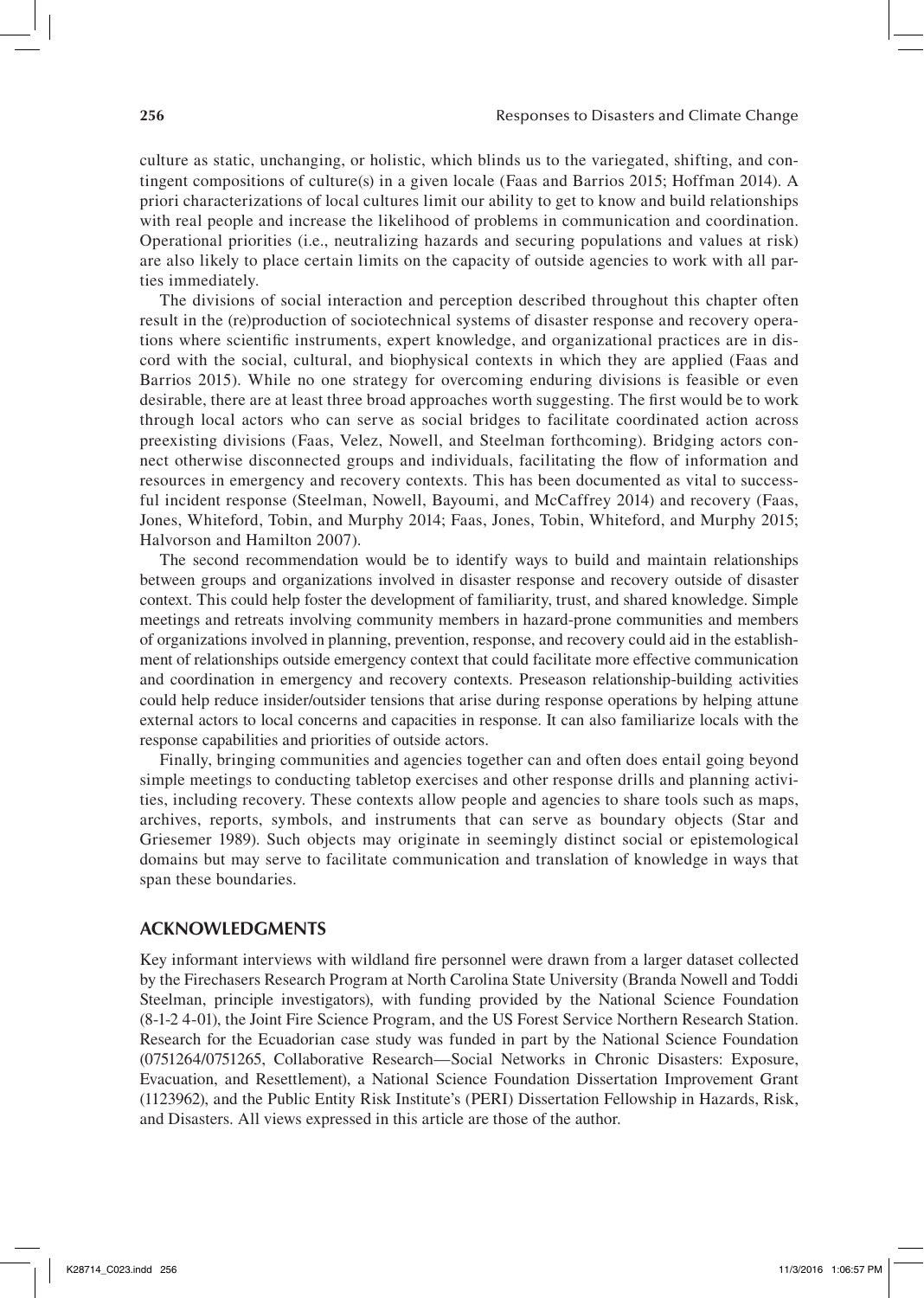# **REFERENCES**

- Carroll, M.S., P.J. Cohn, D.N. Seesholtz, and L.L. Higgins. 2005. Fire as a galvanizing and fragmenting influence on communities: The case of the Rodeo–Chediski Fire. *Society & Natural Resources: An International Journal* 18(4): 301–320.
- Carroll, M.S., L.L. Higgins, P.J. Cohn, and J. Burchfield. 2006. Community wildfire events as a source of social conflict. *Rural Sociology* 71(2): 261–280.
- Daniels, J.M. 2005. *The rise and fall of the Pacific Northwest log export market*. Portland, OR: United States Department of Agriculture, Forest Service, Pacific Northwest Research Station, General Technical Report PNW-GTR-624.
- Dombrowski, K. 2014. A novel formalization of peer influence incorporating both self-directed and alterdirected sentiment and disposition. Paper delivered at the 34th Annual International Sunbelt Social Network Conference, St. Pete Beach, FL, February 18–24.
- Eyerman, R. 2004. Cultural trauma: Slavery and the formation of African American identity. In *Cultural trauma and collective identity*, ed. J.C. Alexander, 60–111. Berkeley: University of California Press.
- Faas, A.J. 2017. Reciprocity and vernacular statecraft: Changing practices of Andean cooperation in postdisaster highland Ecuador. *Journal of Latin American and Caribbean Anthropology*.
- \_\_\_\_\_. 2015. Disaster resettlement organizations, NGOs, and the culture of cooperative labor in the Ecuadorian Andes. In *Disaster's Impact on Livelihoods and Cultural Survival: Losses, Opportunities, and Mitigation*, ed. M. Companion, 51–62. Boca Raton, FL: CRC Press.
- Faas, A.J. and R. Barrios. 2015. Applied anthropology of risk, hazards, and disasters. *Human Organization* 74(4): 287–296.
- Faas, A.J., E.C. Jones, G.A. Tobin, L.M. Whiteford, and A.D. Murphy. 2015. Critical aspects of social networks in a resettlement setting. *Development in Practice* 25(2): 221–233.
- Faas, A.J., E.C. Jones, L.M. Whiteford, G.A. Tobin, and A.D. Murphy. 2014. Gendered access to formal and informal resources in post disaster development in the Ecuadorian Andes. *Mountain Research and Development* 34(3): 223–234.
- Faas, A.J., A. Velez, B. Nowell, and T. Steelman. Forthcoming. Patterns of preference and practice: Bridging actors in wildfire response networks in the American Northwest. *Disasters* 41(3).
- Fincher, R., J. Barnett, S. Graham, and A. Hurlimann. 2014. Time stories: Making sense of futures in anticipation of sea-level rise. *Geoforum* 56: 201–210.
- Foucault, M. 1990. *The history of sexuality, volume 1: An introduction*. New York: Vintage Books.
- Frake, C. 1996. Pleasant places, past times and sheltered identity in rural East Anglia. In *Senses of place*, eds. S. Feld and K.H. Basso, 229–258. Santa Fe: School of American Research Press.
- Gamburd, M. 2013. *The golden wave: Culture and politics after Sri Lanka's tsunami disaster*. Bloomington, IN: University of Indiana Press.
- Halbwachs, M. 1992. *On collective memory*. Chicago: University of Chicago Press.
- Halvorson, S.J. and J.P. Hamilton. 2007. Vulnerability and the erosion of seismic culture in mountainous central Asia. *Mountain Research and Development* 27(4): 322–330.
- Hawdon, J. and J. Ryan. 2008. From individual to community: The "framing" of 4–16 and the display of social solidarity. *Traumatology* 14(1): 43–51.
- Hoffman, S. 2014. Discussant remarks for the panel "(Re)Constructing Culture: Critical Reflections on the Concept of Culture in Disaster Research" at the 113th Annual Meeting of The American Anthropological Association, Washington, DC, December 7–11.
- Krippendorf, K. 2012. *Content analysis: An introduction to its methodology, Third Ed.* Los Angeles: Sage.
- Lasswell, H.D. 1936. *Politics: Who gets what, when, and how*. New York: McGraw-Hill.
- Komac, B. 2009. Social memory and geographical memory of natural disaster. *Geografski zbornik/Acta Geographica Slovenica* 49(1): 199–226.
- Moulton, S.M. 2015. How to remember: The interplay of memory and identity formation in post-disaster communities. *Human Organization* 74(4): 319–328.
- Nowell, B. and T.A. Steelman. 2015. Communication under fire: The role of embeddedness in the emergence and efficacy of disaster response communication networks. *Journal of Public Administration Research and Theory* 25(3): 929–952.
- Ogden, L.A. 2011. *Swamplife: People, gators, and mangroves entangled in the Everglades*. Minneapolis, MN: University of Minnesota Press.
- Ricoeur, P. 2004. *Memory, history, forgetting*. Chicago: University of Chicago Press.